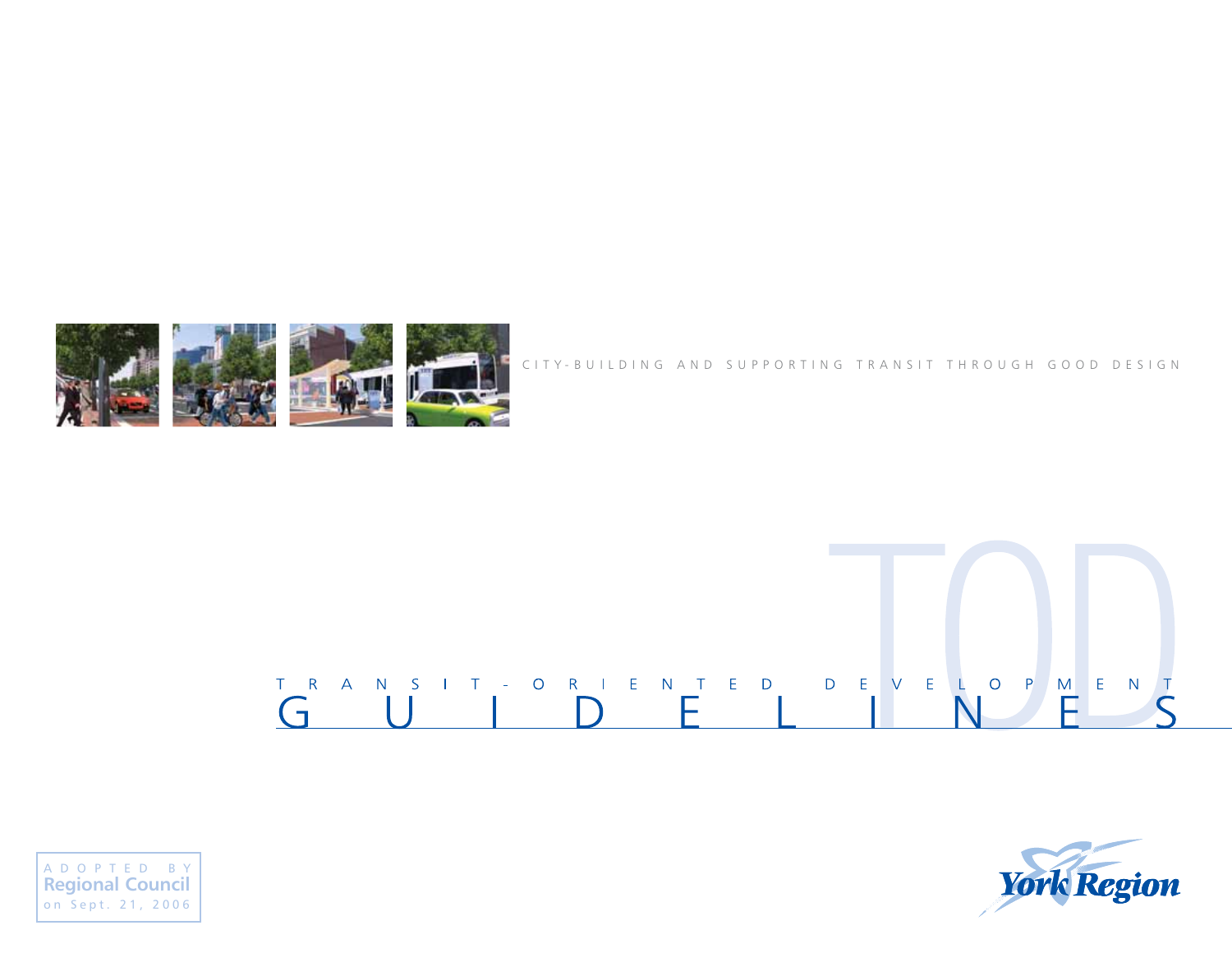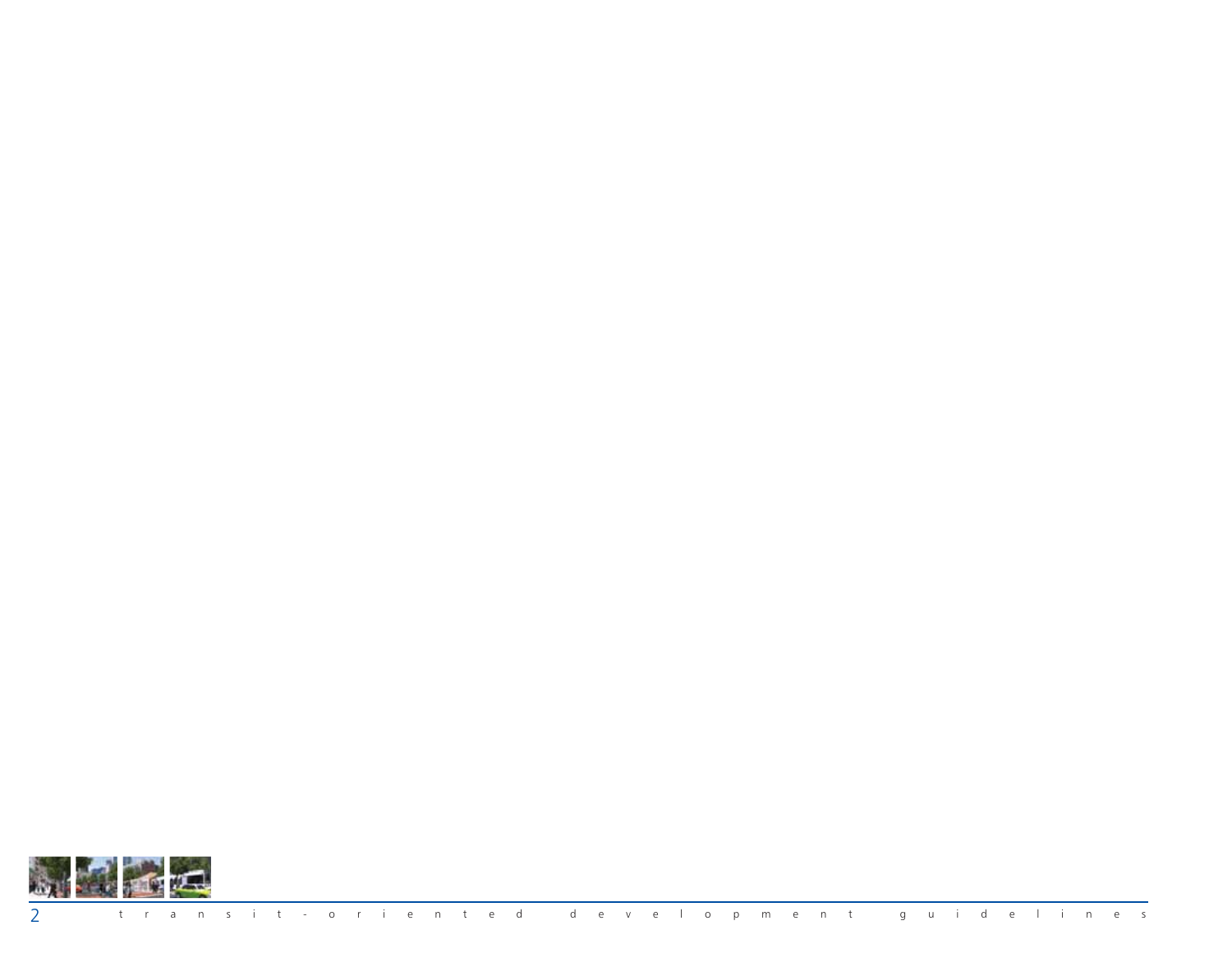# TABLE OF CONTENTS

#### **INTRODUCTION**

| Transit-Oriented Development (TOD) and the Regional Structure - An Introduction 4 |  |
|-----------------------------------------------------------------------------------|--|
|                                                                                   |  |
|                                                                                   |  |
|                                                                                   |  |

|--|--|

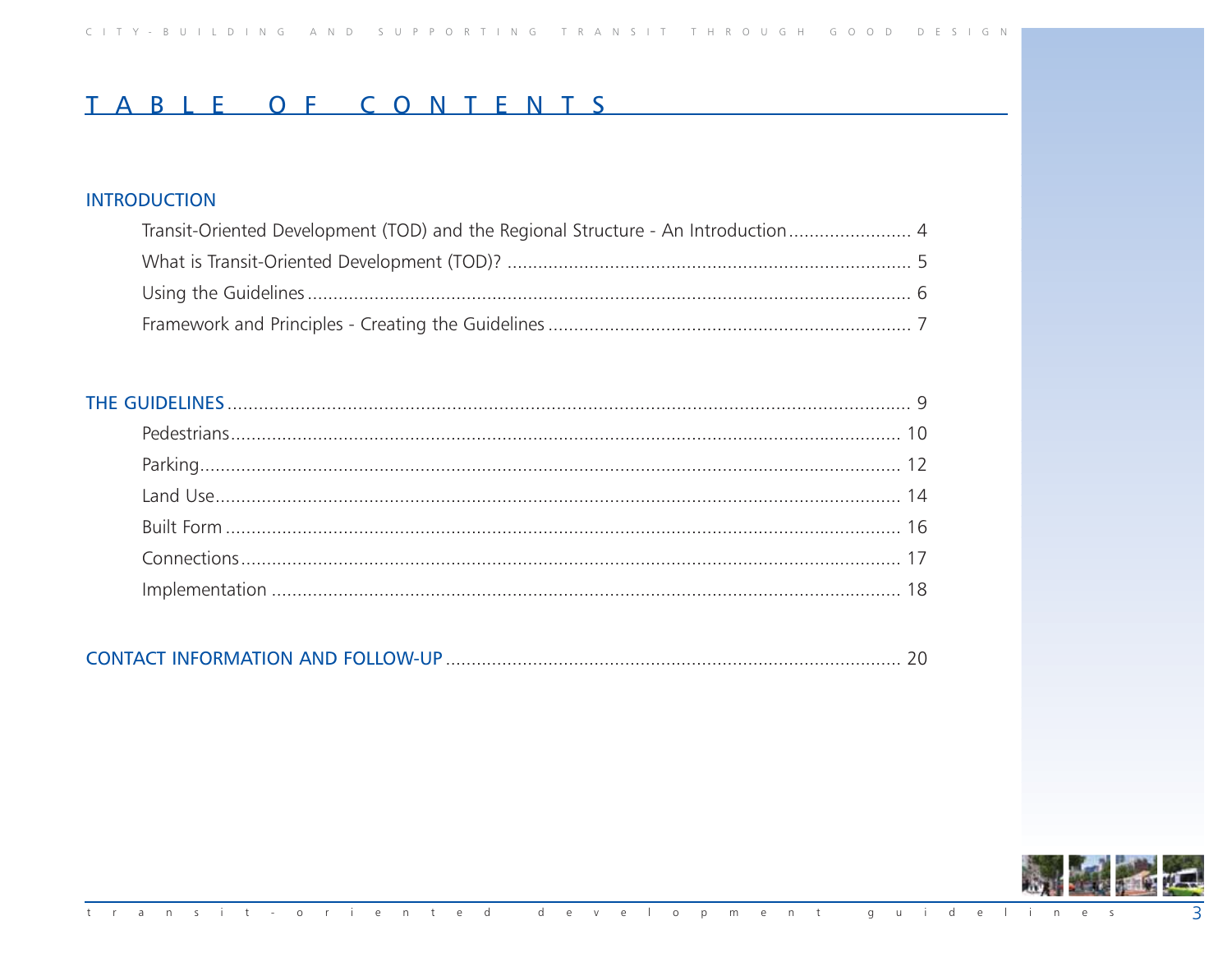







# TOD and the REGIONAL URBAN STRUCTURE

The purpose of Regional Transit-Oriented Development (TOD) Guidelines is to advance the implementation of York Region's planned urban structure of Regional Centres linked by Regional Corridors, served by public transit. The Region, in partnership with its nine local municipalities, is committed to achieving this structure and has achieved considerable success to date. However, significant implementation opportunities remain.

Robust growth, development and re-development within York Region represent excellent opportunities to shape urban form in a way that is transit-supportive, pedestrian-friendly, and well-designed. This approach is consistent with the Regional Official Plan (ROP), and is further supported by initiatives that aim to advance the ROP's themes of Economic Vitality, Environmental Sustainability and Healthy Communities, including:

- **• York Region Centres + Corridors Strategy: Making it Happen!,** outlining a detailed action plan to make the Region's planned urban structure a reality through a four-faceted approach that employs Policy, Financial Tools, Infrastructure Investment and Supportive Programs
- **• Regional Official Plan Amendment No. 43,** enhancing the Regional planning framework through a greater emphasis on compact development, urban design, implementation tools, and infrastructure investment including rapid transit
- **• York Region Rapid Transit Plan Phase 1 Viva Phase 1,** launched in September 2005 to improve the frequency, capacity and convenience of transit services along the Regional Corridors through state-of-the-art buses, traffic signal priority and off-board fare collection
- **• Vision 2026,** setting out eight strategic goals to guide corporate priorities over the next 20 years based on a comprehensive and inclusive consultation process with York Region residents and businesses
- **• Transportation Master Plan,** prioritizing transit and road infrastructure improvements to meet the Region's transportation needs to 2031, with an emphasis on implementing a Regional Rapid Transit Plan linking the Regional Centres and Regional Corridors, including connections to the Toronto Transit Commission subway south of Steeles Avenue
- **• York Region Transit (YRT),** established in 2001 from the amalgamation of local municipal transit services to create a true Region-wide transit system with routes in all nine local municipalities

These initiatives represent a new approach to urban growth and development in York Region—one that emphasizes city-building through development and redevelopment that is compact, well-designed, mixed-use, pedestrian-friendly and transit-supportive. The traditional, auto-oriented suburban growth model is no longer sustainable from economic, environmental and social perspectives.

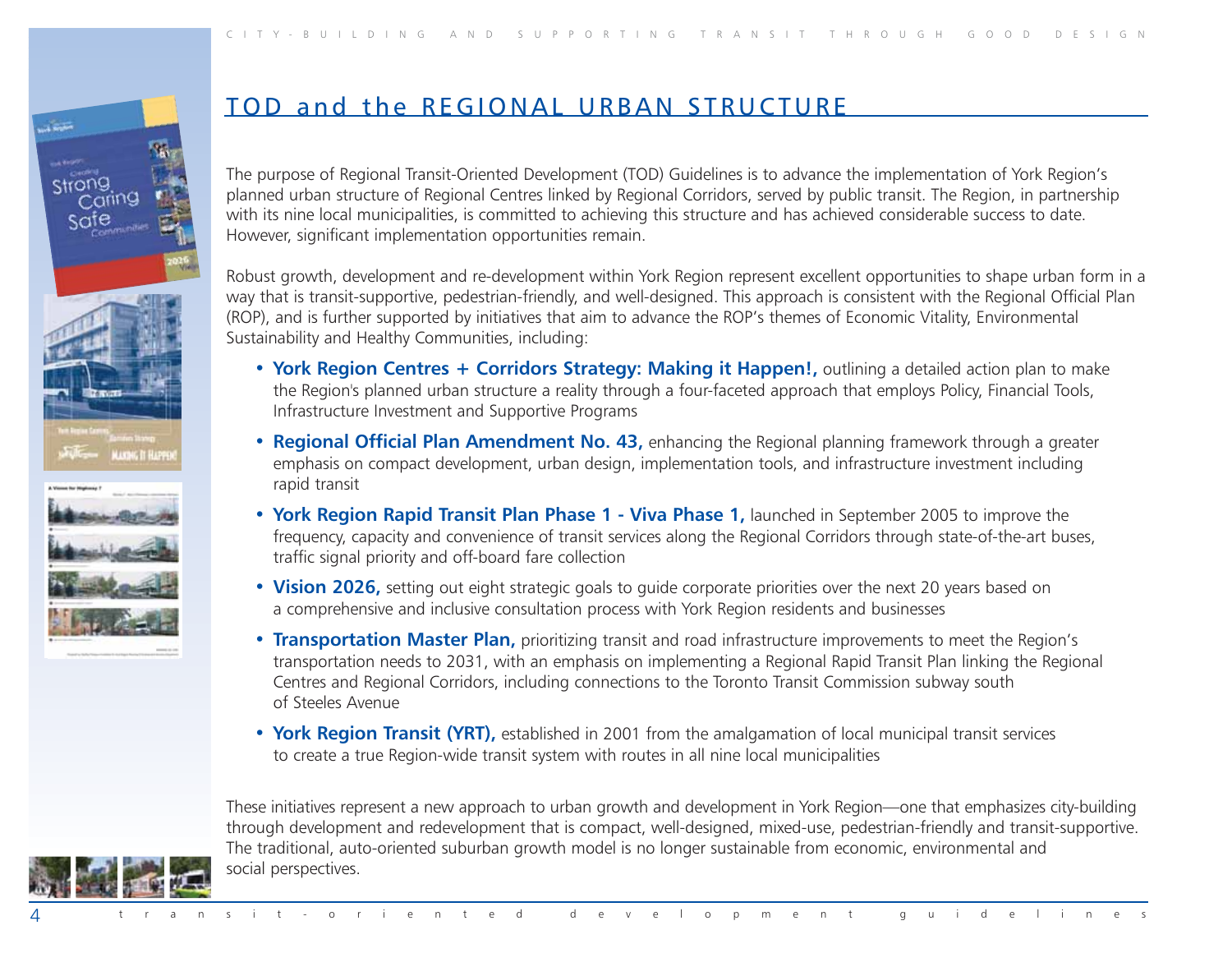# WHAT is TRANSIT-ORIENTED DEVELOPMENT(TOD)?

Transit-Oriented Development (TOD) is an approach to planning and design that recognizes the relationship between how we grow and our ability to provide efficient and effective transit services. The goal is to shape development in a way that responds to the needs of transit users and the transit service itself. Doing this effectively will generate ridership and enhance the quality and frequency of the transit system.

## There are several elements to TOD, but some of the most common and widely-adopted include:

- Development is concentrated around transit stations
- Buildings are in a compact form and well-designed
- A mix of land uses are provided along transit routes, including a mix of commercial and residential in one building
- Activity-generating uses, like schools and shopping, are located along transit routes
- Buildings and the spaces in between are connected by sidewalks that lead to transit stations





The Regional Official Plan has many TOD elements incorporated into its policies, which are supported through local municipal official plans, secondary plans and zoning by-laws. Combined, these planning instruments form a comprehensive and consistent framework to encourage development in a manner that supports transit.

The guidelines outlined in this document will assist in the understanding and implementation of TOD land use policies in York Region. This, in turn, will support York Region's long-term investment in transit which includes rapid transit in the four Regional Corridors and the extension of the Toronto Transit Commission subway north to the Vaughan Corporate Centre.

**SECTION 5.2 of the REGIONAL OFFICIAL PLAN** outlines the importance of **PEDESTRIAN-FRIENDLY STREETSCAPES** as follows:

- Locate buildings close to street edge
- Keep height of buildings and width of street in proportion
- Avoid walls, berms or fences that cut off the street from buildings
- Locate retail stores and services at grade
- Locate parking areas in rear or side yards
- Minimize number of mid-block entry points for vehicles
- Include amenities such as canopies or arcades along walkways and sidewalks and boulevard trees along the streetfront
- Provide landscape and building design that improves wind patterns
- Provide continuous sidewalks
- Design intersections to accommodate pedestrians as well as vehicles
- Explore alternatives to reverse lotting along arterials and collector roads

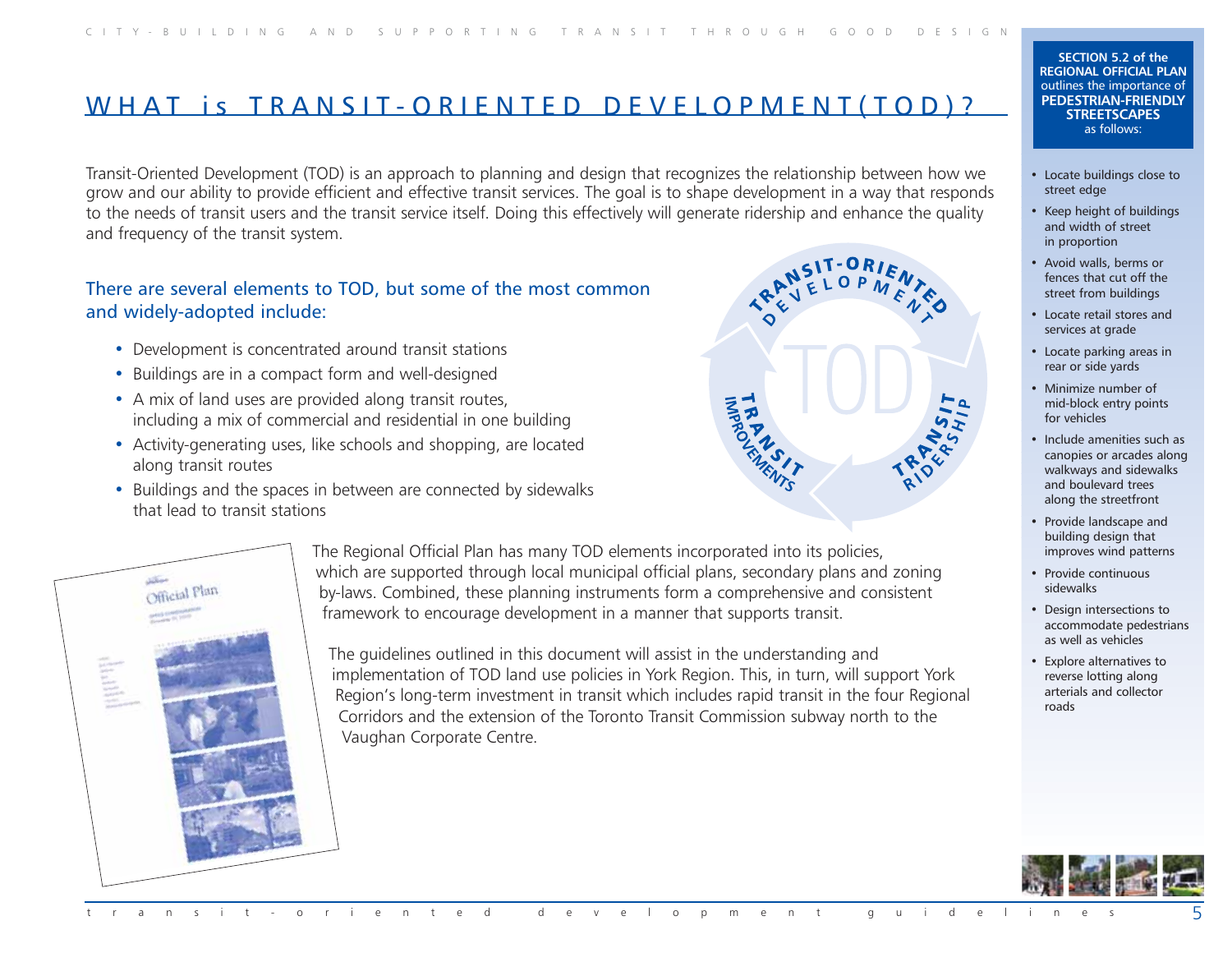# USING THESE GUIDELINES

The Regional TOD Guidelines are not new policy or regulation. Rather, they are a tool to advance the understanding and implementation of existing Regional polices and programs that encourage transit-supportive, pedestrian-friendly and well-designed development. They not only incorporate essential elements of Regional policies and programs, but also reflect best practices from local municipal secondary plans for their respective segments of Regional Centres and Regional Corridors.

Readers should consider the Guidelines inclusively; each as part of a broader approach to transit-oriented development. Furthermore, readers should view the Guidelines in the context of Regional Official Plan policies and related programs, which are referenced in the sidebars of the document.

These Guidelines are intended to serve a number of purposes, including education, awareness, advocacy, and the further implementation of the Region's planned urban structure of Regional Centres linked by Regional Corridors, served by public transit. These Guidelines can assist developers in the preparation of planning applications. They can assist in the review and evaluation of planning applications by municipal staff and councils. They can help residents and businesses gain a better understanding of how the built environment within their communities can enhance daily life.

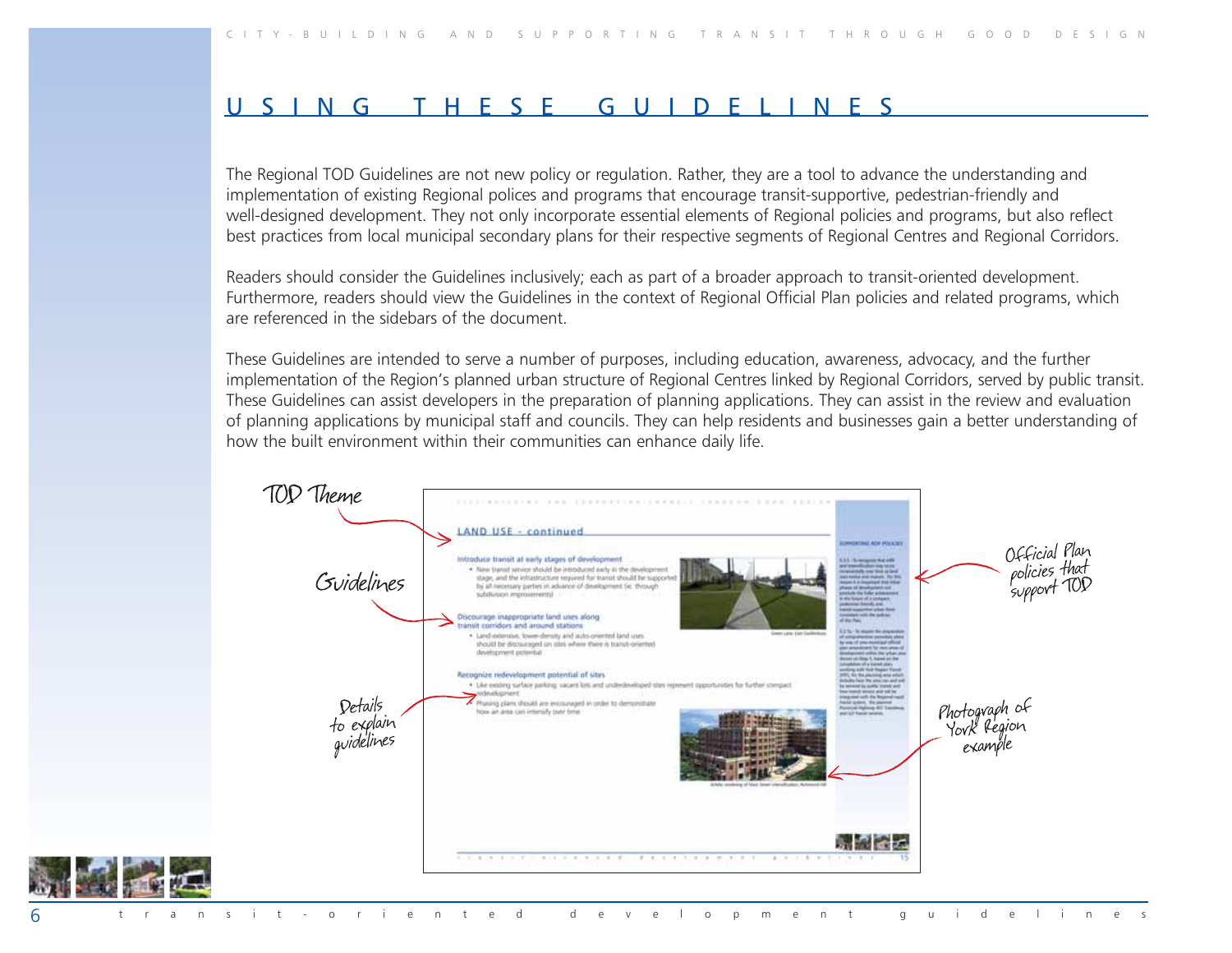# FRAMEWORK and PRINCIPLES - CREATING the GUIDELINES

The Regional TOD Guidelines are part of an integrated, comprehensive approach to implement the Region's planned urban structure of Regional Centres linked by Regional Corridors, served by public transit. As such, the basis for these guidelines can be found not only in the Regional Official Plan, but also in several related programs including the Centres + Corridors Strateg y and Viva Rapid Transit, as outlined in the previous section of this document. All of these initiatives are linked together and are essential to the ultimate success of planning implementation.

Five key elements were endorsed by Regional Council in March 2005 to establish the scope and content of these Guidelines, based on Regional Official Plan policy and related programs. These five elements are:

- The massing, height and density of buildings
- Quantity and design of surface and above/below-grade parking
- Pedestrian safety and comfort
- The layout of streets, sidewalks and other pedestrian connections
- Distances and connections between transit stops and buildings

Regional staff, together with staff from the local area municipalities, then applied the five elements to focus the background research of TOD and to further refine the scope and content of these Guidelines. Based on this work, the Guidelines outlined in this document are based on six themes or "lenses" to provide a logical and strategic focus.

#### These six themes or "lenses" are:

- Pedestrians
- Parking
- Land Use
- Built Form
- Connections
- Implementation



Safe and attractive places for pedestrians (ROP, 6.2.6)

**The TOD GUIDELINES** concept is established in the **REGIONAL OFFICIAL PLAN** policies, as seen below.

To achieve higher transit usage by supporting improvements in service, convenient access and good urban design. This includes, but is not limited to, the following:

- a) minimizing the walking distance to anticipated transit stops through such measures as the provision of walkways and more direct road patterns. In urban areas, the distance to a transit stop of generally no more than 500 metres (a 5-10 minute walk) for 90% of the residents and no more than 200 metres for 50% of residents;
- b) providing bus bays, bus shelters and bus loops where required;
- c) locating medium and higher density urban development adjacent to transit-intensive urban arterial roads;
- d) providing for and promoting the provision of parking and drop-off facilities for commuters in appropriate locations and as close as possible to commuter trip origins by developing and implementing Regional commuter parking and carpool parking plans;
- e) providing transit facilities at appropriate locations;
- f) providing continuous collector road systems that permit the linking of several adjacent developments with direct transit routings; and
- g) creating site plan control that gives priority to pedestrian access to transit over automobile access and parking in urban areas.

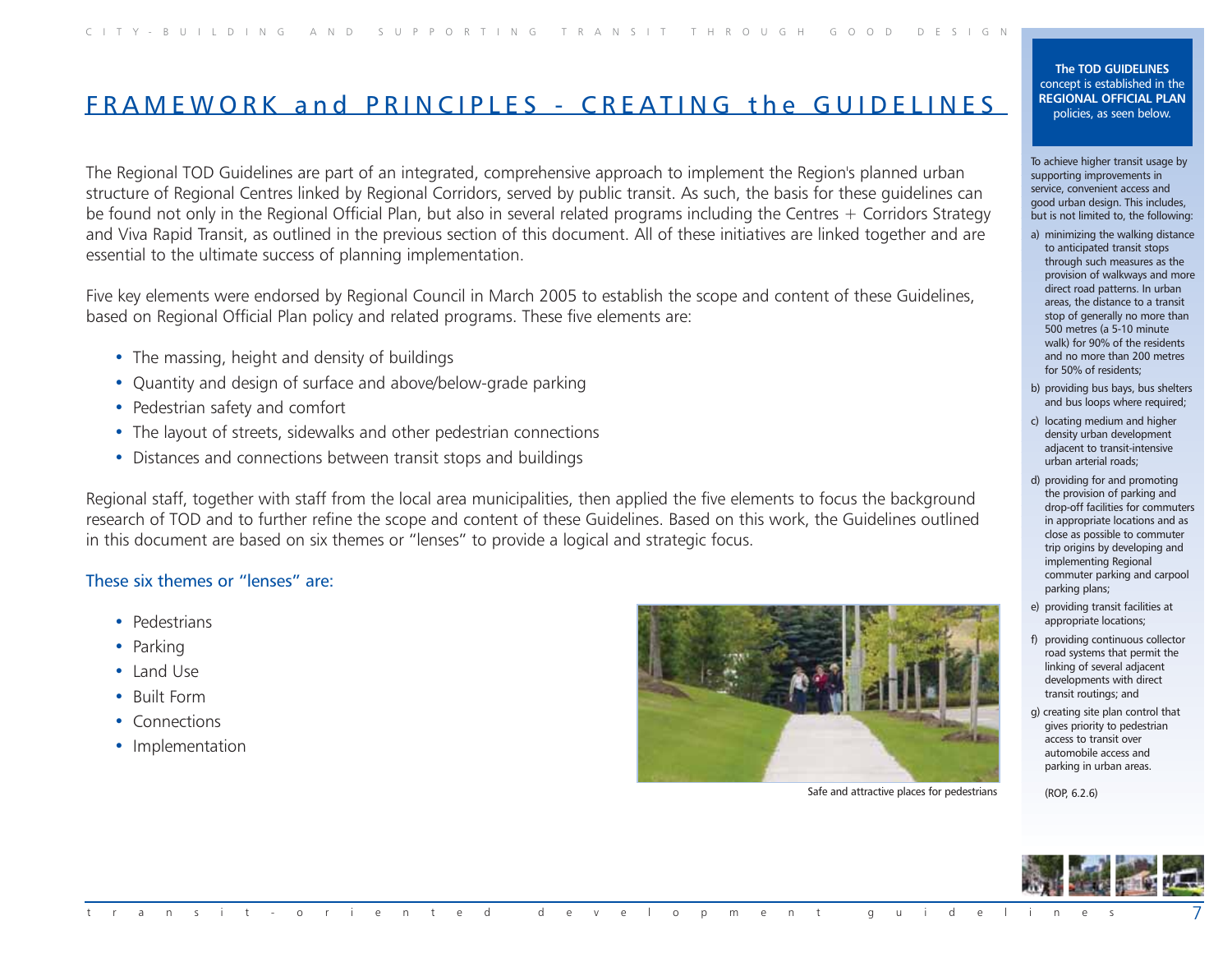# REGIONAL CENTRES AND CORRIDORS



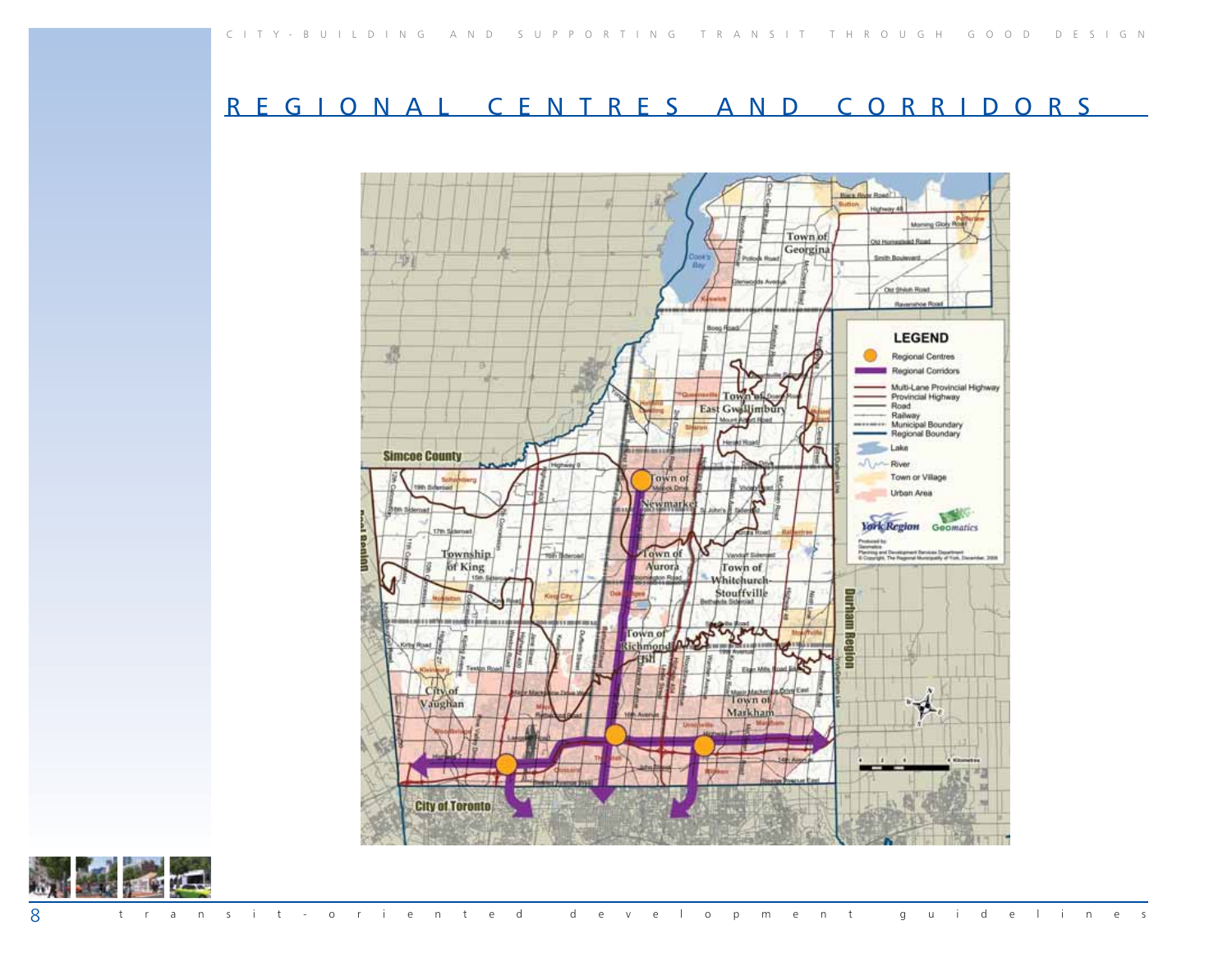# THE GUIDELINES



PEDESTRIANS PARKING LAND USE











BUILT FORM CONNECTIONS IMPLEMENTATION

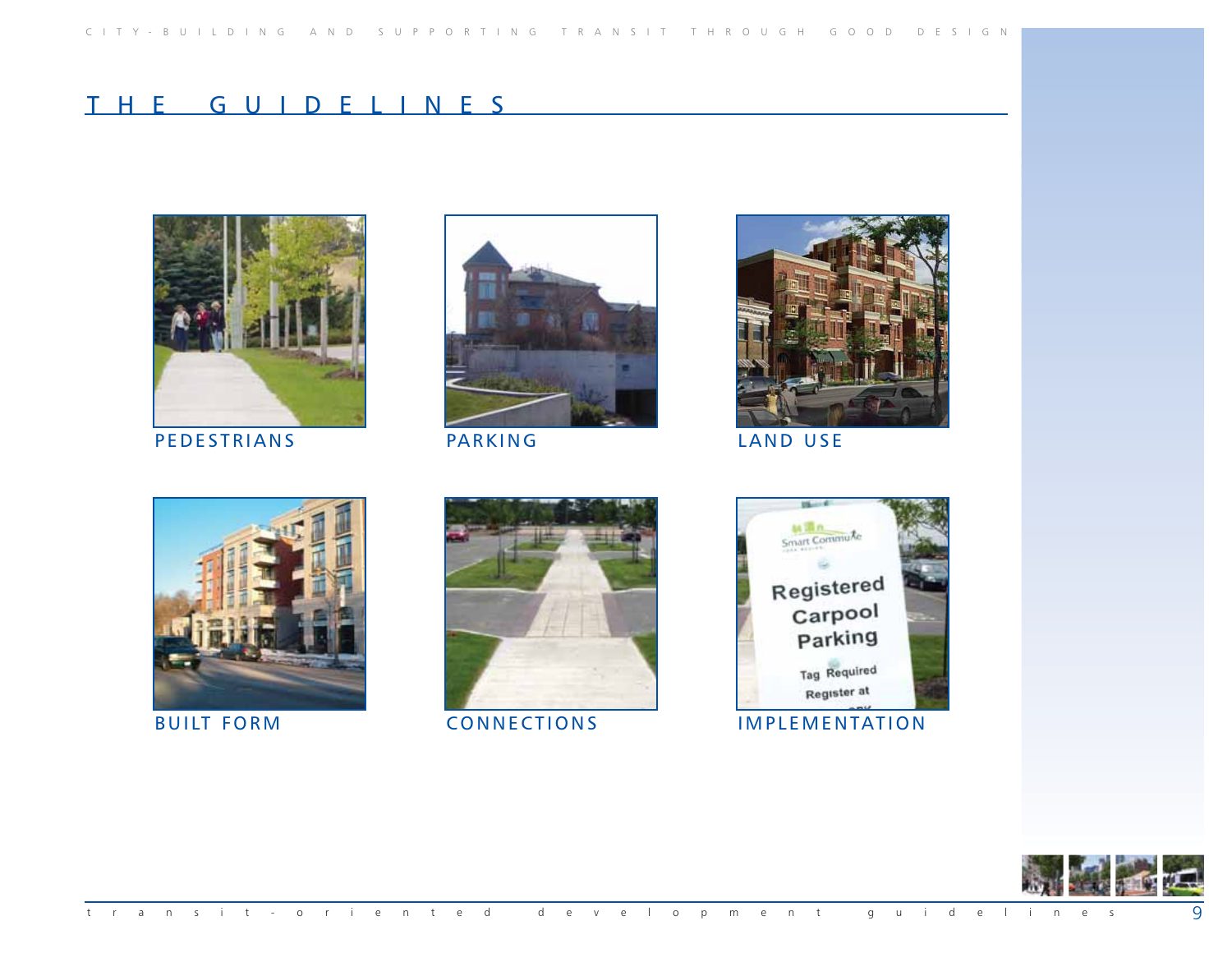# PEDESTRIANS - Encourage access, safety and comfort

#### **SUPPORTING ROP POLICIES**

5.5.12g - Area municipalities will undertake the regular review of their official plans as required under the Planning Act and establish or review secondary plans that include segments of the Regional Corridors, consistent with the following: buildings and sites are designed to provide convenient access for public transit users, pedestrians, cyclists and persons with disabilities.

6.3.6 - To recognize the importance of providing for bicycle and pedestrian safety and convenience and of protecting the quality of the existing pedestrian environment.

5.5.12b - Area municipalities will undertake the regular review of their official plans as required under the Planning Act and establish or review secondary plans that include segments of the Regional Corridors, consistent with the following: promote public transit ridership through high quality urban design, human scale, land use mix, and compact development.

#### **For more information, please see:**

Online version of Ontarians with Disabilities Act, 2001 *www.elaws.gov.on.ca*

#### CPTED Ontario *www.cptedontario.ca/*

Moving Forward: York Region's 2005 Accessibility Plan. Please contact York Region Planning and Development Services Department for a copy.



Signal priority for pedestrians

- Incorporate awnings and arcades into building design to protect pedestrians
- Transit shelters should be plentiful (where warranted) along routes, with direct sidewalk connections to buildings and adjacent to communities
- Streetscaping treatments should be incorporated to provide high quality pedestrian amenities, such as benches and garbage receptacles
- Building placement should reinforce a continuity of built form and definition of the public realm at the street edge

### Locate activity-generating land uses at street level

- The ground floors of mixed-use buildings should contain land uses that serve people (i.e. retail, medical offices, etc.)
- People-oriented land uses should be located as close to the street and transit services as possible



Direct pedestrian connection to transit, Highway 7





Woodbridge Avenue, Vaughan Cox Boulevard, Markham



The convenient, enjoyable and safe movement of people throughout their communities is essential to creating an environment

# Accommodate people with disabilities and special needs

- The Ontarians with Disabilities Act, 2001, sets out the requirements for barrier-free design of buildings and public realm
- Sidewalk connections between transit stops and buildings should be seamless and at-grade (i.e. no steps)
- Cross-walks should be signalized, with ample time for people to safely cross the street

## Promote safety and comfort through building and site design

- Crime Prevention Through Environmental Design (CPTED) principles are an instructive tool in the design of safe environments
- from the elements
- -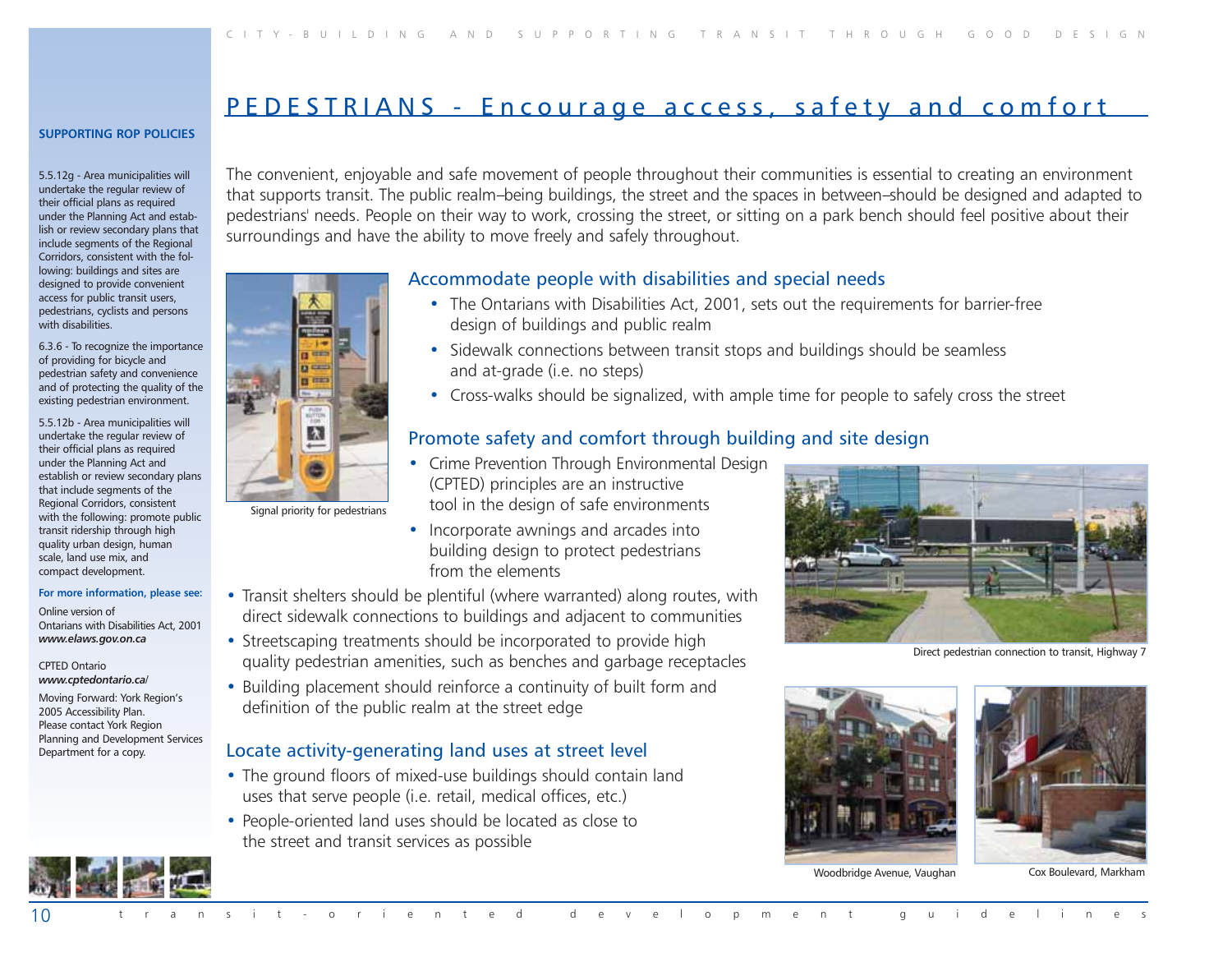# PARKING-Provide well-designed, attractive facilities that put transit first

The quantity and design of vehicle parking facilities impacts the character, cost and phasing of development. The goals of providing adequate vehicle parking and encouraging transit use can be achieved in an inclusive manner—there can be a balance between form and function.

## In the design of surface and structure parking, have regard for safe and convenient connections between parking and building entrances

- Have regard for safe and convenient connections between parking and buildings
- Walkways within parking lots should be clearly identified and reserved for pedestrians

## View existing surface parking lots as placeholders for future development



Highway 7, Vaughan Corporate Centre

- Site plan and building placement arrangements should allow surface parking lots to be phased out over time in favour of structured or reduced parking while at the same time, improving access to transit services
- Underground (or multi-level above-ground) parking eventually becomes economically feasible along high volume transit routes



Surface parking in Vaughan Corporate Centre--future re-development site? Underground parking, Markham Centre



#### **SUPPORTING ROP POLICIES**

5.4.4p - That area municipalities prepare secondary plans or other appropriate studies for Local Centres that address the following criteria: methods to reduce or slow down traffic, as well as improvements to parking in support of local business, including on-street parking. It should be recognized that compact development, over time, will generate below-grade parking in urban areas.

5.6.1e - That development and redevelopment in the Local Corridors address the following criteria: establish site-specific parking requirements that recognize the level of planned public transit service and the need for residential and commercial activities, and to encourage the provision of alternatives to onstreet parking along the street frontage (for example, underground parking or parking at the rear of buildings with appropriate screening).

5.3.12d - That the area municipalities, working with the Region, are encouraged to develop implementation strategies for secondary plans, which may include: promoting transit ridership through controlled parking standards within the Regional Centres including the implementation of maximum parking standards, parking authorities and cash-in-lieu of parking under the Planning Act.

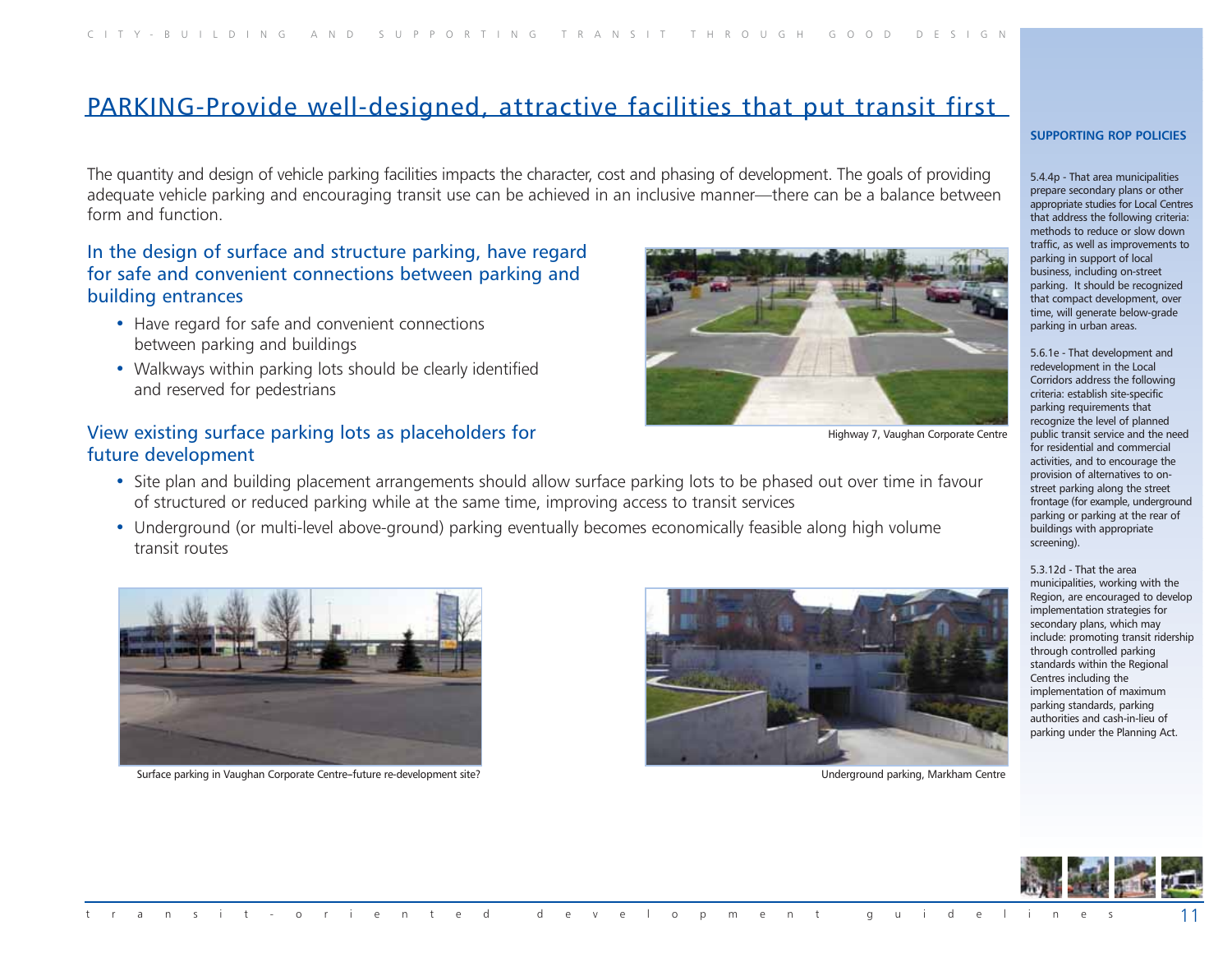# PARKING - continued

#### **SUPPORTING ROP POLICIES**

6.2.4 - To work with the Area Municipalities to ensure Travel Demand Management strategies are formulated and implemented to encourage travelers to use nonauto modes, carpool, make fewer and shorter vehicle trips, and travel outside weekday peak periods.

## Reduce the prominence of surface parking

- Orient main entrances of buildings to the street, not parking lots
- Position surface parking lots to the side or rear of buildings to increase street-presence

## Adjust the quantity of parking to reflect the level of transit services

- Establish maximum, rather than minimum parking standards for buildings
- Create lower, site-specific parking standards for developments that provide excellent transit access

## Link parking supply to Transportation Demand Management (TDM) programs

- Businesses can provide preferred parking for carpool vehicles
- Parking lots should also accommodate alternative modes of transportation, like bicycles
- Flexible, off-peak shifts for employees could decrease the amount of required parking spaces

## Encourage on-street parking where possible

- On-street parking helps to foster a sense of safety along street frontages and sidewalks by creating a buffer between pedestrians and cars, as well as generating streetscape activity
- Although on-street parking is encouraged, it should not hinder or otherwise interfere with turning movements of buses and/or stops for public transit

## Encourage shared parking arrangements among neighbouring properties

- Peak hours of operation vary from business to business, making shared parking a realistic option
- Reduces parking costs for landowners
- Increases the developable land area of the site



On-street parking on Yonge Street, Richmond Hill



Vanpool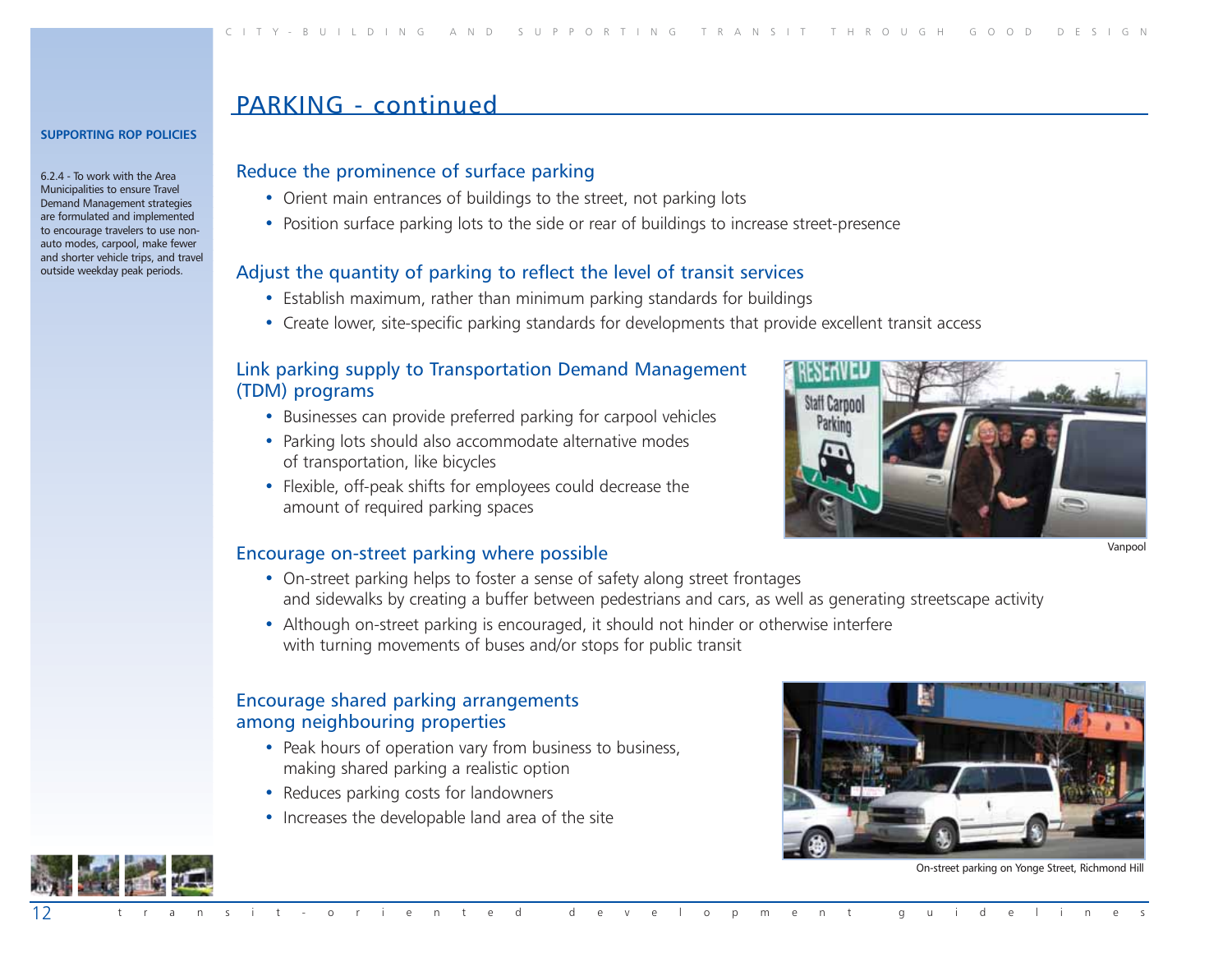# LAND USE-Attract the right type, intensity and mix of land uses

How we choose to use our land has a lasting and profound impact on our quality of life. It shapes the character of our communities and impacts the choices we make in our daily lives. The Region's long-term commitment to rapid transit serving the Regional Centres and Regional Corridors makes land use planning all the more critical to the viability and accessibility of transit services within our communities and beyond.

• Ensure that service-oriented and institutional uses, such as high schools, banks, medical offices and libraries are

## Providing mixed-use development generates activity and convenience

- A mix of uses—residential, retail and office—within one building generates activity throughout the day
- Mixing uses can minimize walking distances—maximizing access and convenience for people

• Concentrations of people-serving uses around transit stops provide convenient

• Clustering of higher density, mixed-use development generates higher transit ridership

• Concentrations of employment will support surrounding businesses (i.e. restaurants)

Locate employment-generating uses along transit-routes, or clustered around stations • Locating employment around transit hubs provides people with easy access to and from work

destinations for transit users, and increases transit ridership overall

• Appropriate arrangement and integration of compatible uses encourages people to shop locally

### Concentrate people-serving uses along transit corridors

located in area with frequent transit service

and provide for a more vibrant public realm

Woodbridge Avenue, Vaughan

**SUPPORTING ROP POLICIES**

5.5.12b - Area municipalities will undertake the regular review of their official plans as required under the Planning Act and establish or review secondary plans that include segments of the Regional Corridors, consistent with the following: promote public transit ridership through high quality urban design, human scale, land use mix, and compact development.

5.6.3 - that area municipalities concentrate new employment opportunities within 200 metres of transit stops

ansit-oriented development guidelin

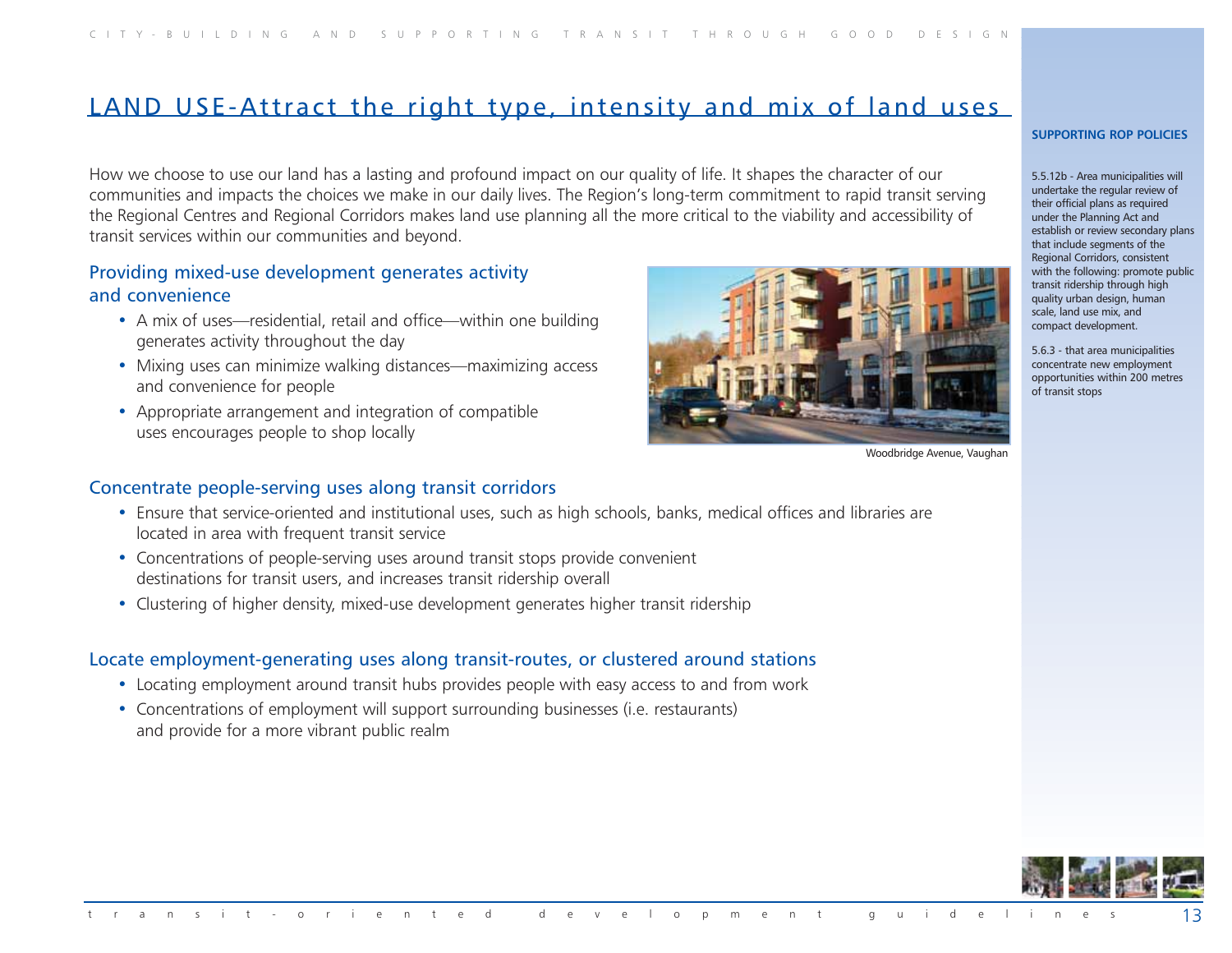# LAND USE - continued

#### **SUPPORTING ROP POLICIES**

5.3.5 - To recognize that infill and intensification may occur incrementally over time as land uses evolve and mature. For this reason it is important that initial phases of development not preclude the fuller achievement in the future of a compact, pedestrian-friendly and transit-supportive urban form consistent with the policies of this Plan.

5.2.7p - To require the preparation of comprehensive secondary plans by way of area municipal official plan amendment for new areas of development within the urban area shown on Map 5, based on the completion of a transit plan, working with York Region Transit (YRT), for the planning area which includes how the area can and will be serviced by public transit and how transit service can and will be integrated with the Regional rapid transit system, the planned Provincial Highway 407 Transitway and GO Transit services.

#### Introduce transit at early stages of development

• Introduce new transit service early in the development stage, and support the infrastructure required for transit in advance of development (ie. through subdivision improvements)

#### Discourage inappropriate land uses along transit corridors and around stations

• Discourage low density, auto-oriented land uses on sites that have transit-oriented development potential



Redevelopment of surface parking on Yonge Street, Newmarket

#### Recognize redevelopment potential of sites

• Like existing surface parking, vacant lots and underdeveloped sites represent opportunities for further compact redevelopment



Artistic rendering of Yonge Street intensification, Richmond Hill

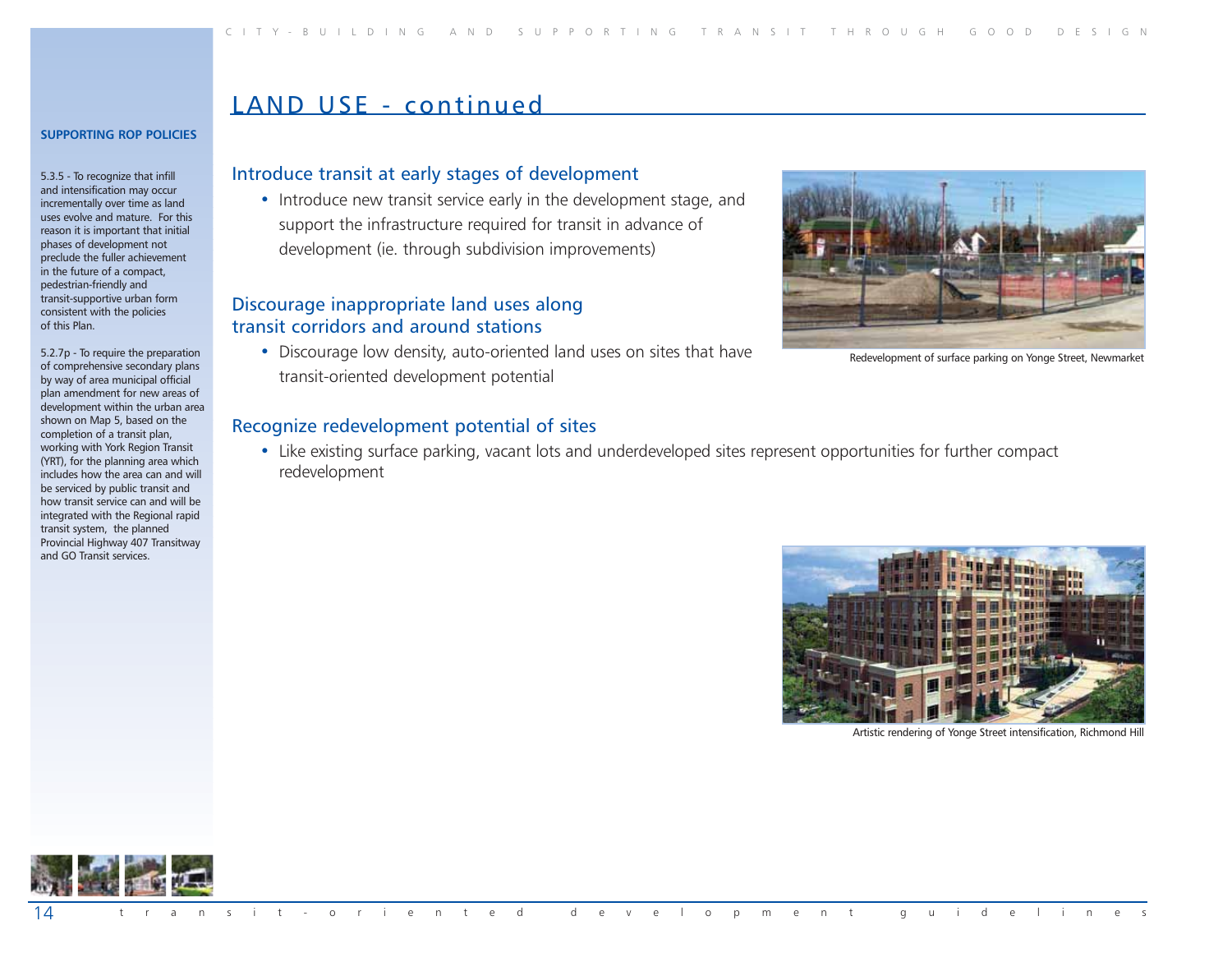# BUILT FORM - Address transit through appropriate massing, density and height

Paying particular attention to the design, scale and accessibility of buildings located along transit corridors and stations will have a positive impact on transit ridership and service. Buildings create the character and feel of the public realm. They impact th e accessibility of land uses and influence how people feel about where they live and work. Buildings virtually house all of the functions that people depend on for daily life—from work, to school, to home. Integrating public transit with a compact urban form will encourage people to use public transit.

### Buildings should be compact, and maximize the site

- Denser, compact buildings make more efficient use of valuable land adjacent to transit
- Compact buildings create better human scale and provide opportunities for underground parking
- The long-term, overall density target for Regional Centres and Regional Corridors is 2.5 FSI (Floor Space Index)

### Integrate buildings into the surrounding area, using appropriate scale and design

- Transition building heights from a transit centre or node to surrounding areas in a gradual and consistent manner
- Align buildings close to the sidewalk to help define the street edge and enhance access to the public realm

## Enhance the pedestrian-scaled environment at street-level

- Ensure buildings create an attractive, human-scaled environment at ground level and around transit stations
- Require taller buildings to have a 'lower rise' podium that is oriented to the street adding to the human scale of the public realm
- Eliminate 'false fronts' or façades at ground level in favour of functional doors and windows to improve pedestrian access and visibility

## Orient buildings and entrances to the street

- The front of the building should figure prominently on the street
- Entrances should be plentiful and directly accessed from the sidewalk



Approved redeveolpment along Yonge Street., Old Richmond Hill

#### **SUPPORTING ROP POLICIES**

5.5.12n - Area municipalities will undertake the regular review of their official plans as required under the Planning Act and establish or review secondary plans that include segments of the Regional Corridors, consistent with the following: appropriately integrate with and transition to surrounding land uses and built form through scale, land use and design.

5.3.4 - That development densities should be highest within the Regional Centres and should support an overall, long-term density target of 2.5 Floor Space Index (FSI).

FLOOR SPACE INDEX (FSI) - The ratio of gross floor area of a building to its respective lot area. For example, a building with a gross area of 25,000 sq.m. situated on a lot with an area of 10,000 sq.m. (1 hectare) has an FSI of 2.5.

5.5.12e - Area municipalities will undertake the regular review of their official plans as required under the Planning Act and establish or review secondary plans that include segments of the Regional Corridors, consistent with the following: buildings are oriented to the street to create a consistent setback and building for adjacent to the street right-of-way.

5.5.18 - That all new development shall either front or flank the Regional Corridor roadway or other routes for public transit services. New reverse lotting along the corridor will not be permitted.

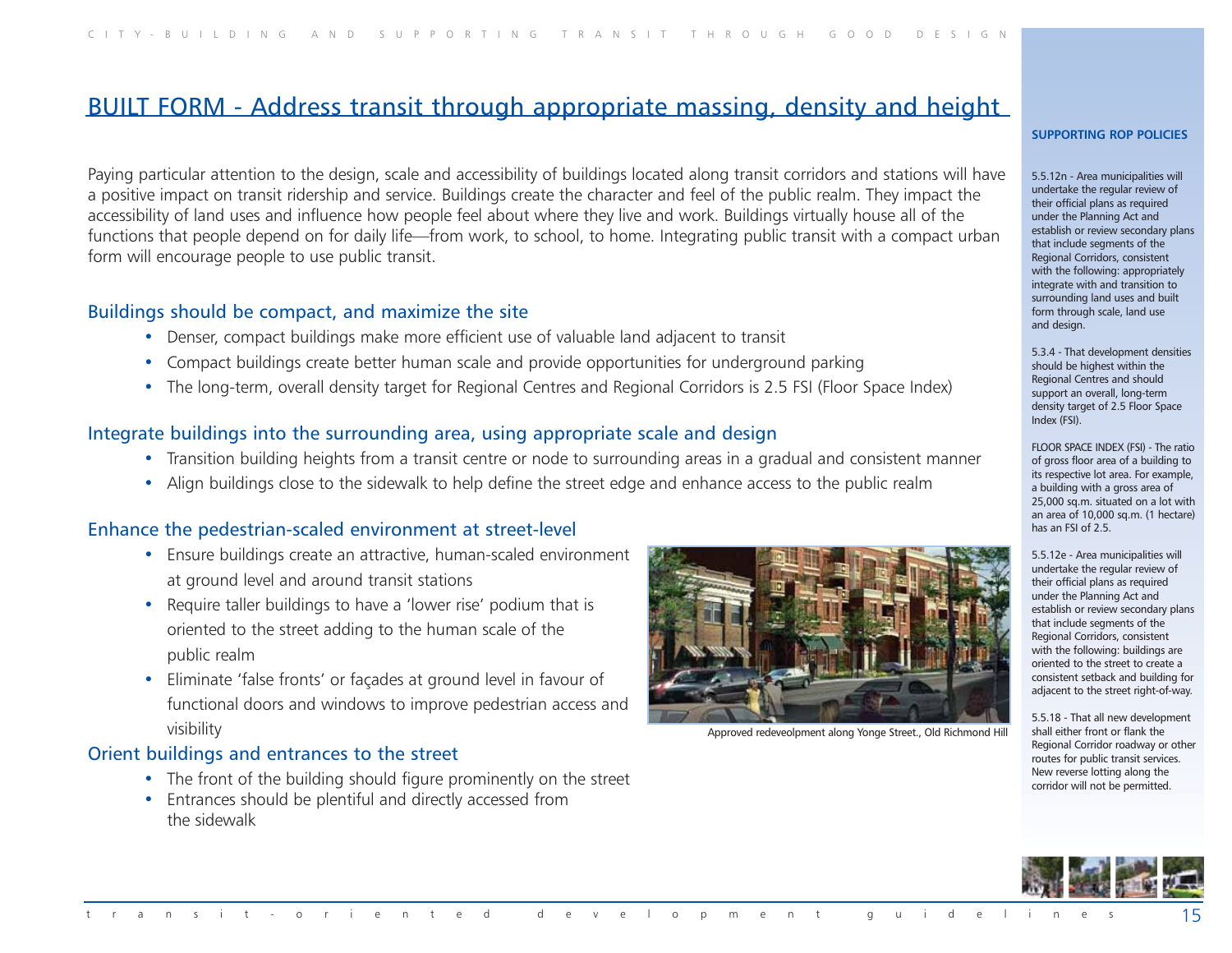# CONNECTIONS - Link buildings and the spaces between them to transit

#### **SUPPORTING ROP POLICIES**

5.5.11 - To explore opportunities with area municipalities to provide sidewalks and lighting in the street right-of-way to enhance the visual appearance of the streetscape.

6.3.1 - To recognize the importance of cycling and walking as a form of transportation, and the establish bicycle path and walkway systems in conjunction with local municipalities.

6.2.6a - To achieve higher transit usage by supporting improvements in service, convenient access and good urban design. This includes but is not limited to the following: minimizing the walking distance to anticipated transit stops through such measures as the provision of walkways and more direct road patterns. In urban areas, the distance to a transit stop of generally no more than 500 metres (a 5-10 minute walk) for 90% of the residents and no more than 200 metres for 50% of the residents.

Transit services and related development must be well-connected in order to maximize the benefits of transit-oriented development. Developments of every type and size must take into consideration connectivity to transit, streets and sidewalks. This approach will improve pedestrian movements between sites and transit, and will often improve traffic filtration.

#### Connect transit stops directly to sidewalks and buildi

- Seamlessly connect transit stops, especially those with shelters, to sidewalks and buildings
- Make these connections as direct as possible and barrier $\blacksquare$ (e.g. at grade)
- Ensure sidewalks are wide enough (at least 1.5 metres) for two people to walk side-by-side and, preferably for  $\epsilon$ person to pass
- Provide continuous lighting at pedestrian scale (ie. not exclusively illuminating the street) along sidewalks



Leslie Street Viva stop, on Highway 7, Richmond Hill

### Explore opportunities to harmonize lighting, sidewalk and road improvements within Regional rights-of-way

- New development and redevelopment often provides opportunities to improve and better harmonize improvements along roads through agreements between landowners, the Region and local area municipalities
- Improve lighting at pedestrian cross-walks, particularly on Regional roads, so pedestrians can see and be seen

#### Minimize walking distances between sites and transit stops

• Walking distances to and from transit stops should  $\frac{1}{2}$ than 200 to 500 metres (about a 5 to 10-minute w



Yonge Street and 19th Avenue, Richmond Hill

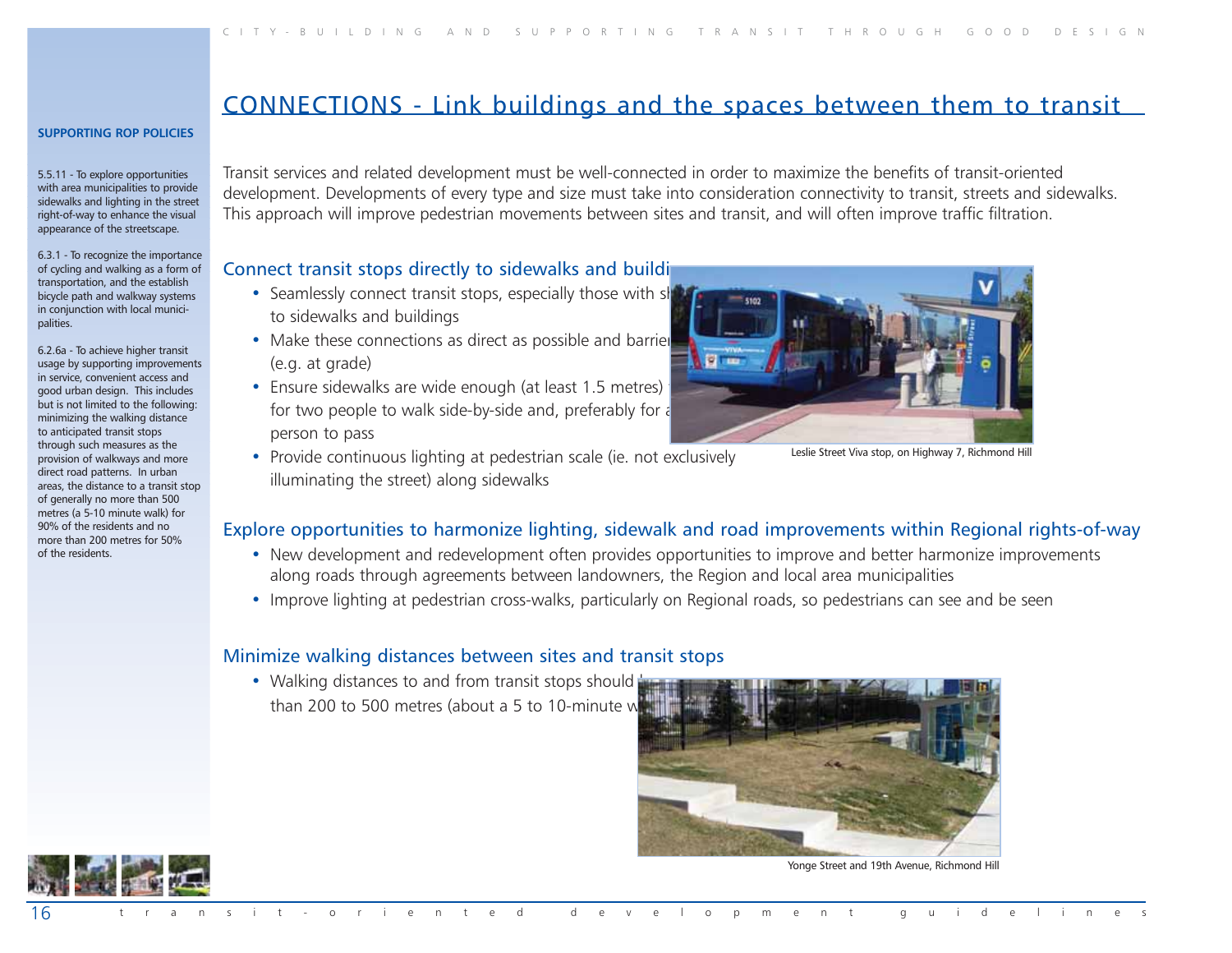# IMPLEMENTATION-Apply TOD approaches throughout the planning process

Good planning policy is most effective when fully implemented. Everyone has a role to play in the implementation of good planning - from municipal councils to staff to developers to residents. While these Guidelines are not new policy, they are a key implementation tool for existing policy. These Guidelines can be instructive to good planning implementation at virtually all stages of the development process from pre-consultation to site plan approval.

## Local municipalities have an important role in planning implementation

- Official Plans, Secondary Plans, Zoning By-laws and Site Plan Control are important local instruments used to determine the density, scale and design of development along transit corridors and stations
- The Regional TOD Guidelines support the local municipal planning process

#### Create site plan checklists to gauge TOD elements of proposed development

• Municipalities and developers alike can use checklists to measure how proposals reflect the key principles of TOD



## Transportation Demand Management (TDM) initiatives can advance the TOD principles of development

- The Region and local municipalities are partners in TDM strategies with major employers to reduce travel times, traffic congestion and vehicle emissions
- Innovative TDM strategies include car-pooling programs, bicycle parking and related amenities for cyclists, reduced transit fares and flexible work periods



#### Smart Commute Preferred Parking

#### Keeping the TOD Guidelines current

- These TOD Guidelines will be reviewed and updated, as necessary, to ensure that they remain responsive to Regional and local policies and programs
- Regional Council, local municipalities and other stakeholders will be engaged in this process

#### **SUPPORTING ROP POLICIES**

5.5.12 - That the area municipalities, working with the Region, are encouraged to develop implementation strategies for secondary plans

5.5.7 - That the implementation of rapid transit services should be initiated as early as possible in the Regional Corridors to encourage development and redevelopment consistent with the policies of ROP

5.5.13 - Development should be monitored by the Region and the local municipalities to determine the effectiveness of Regional **Corridors** 

For more information on Transit Drawings & Specifications, please contact YRT, Facilities Branch

Smart Commute *www.smartcommute.ca*

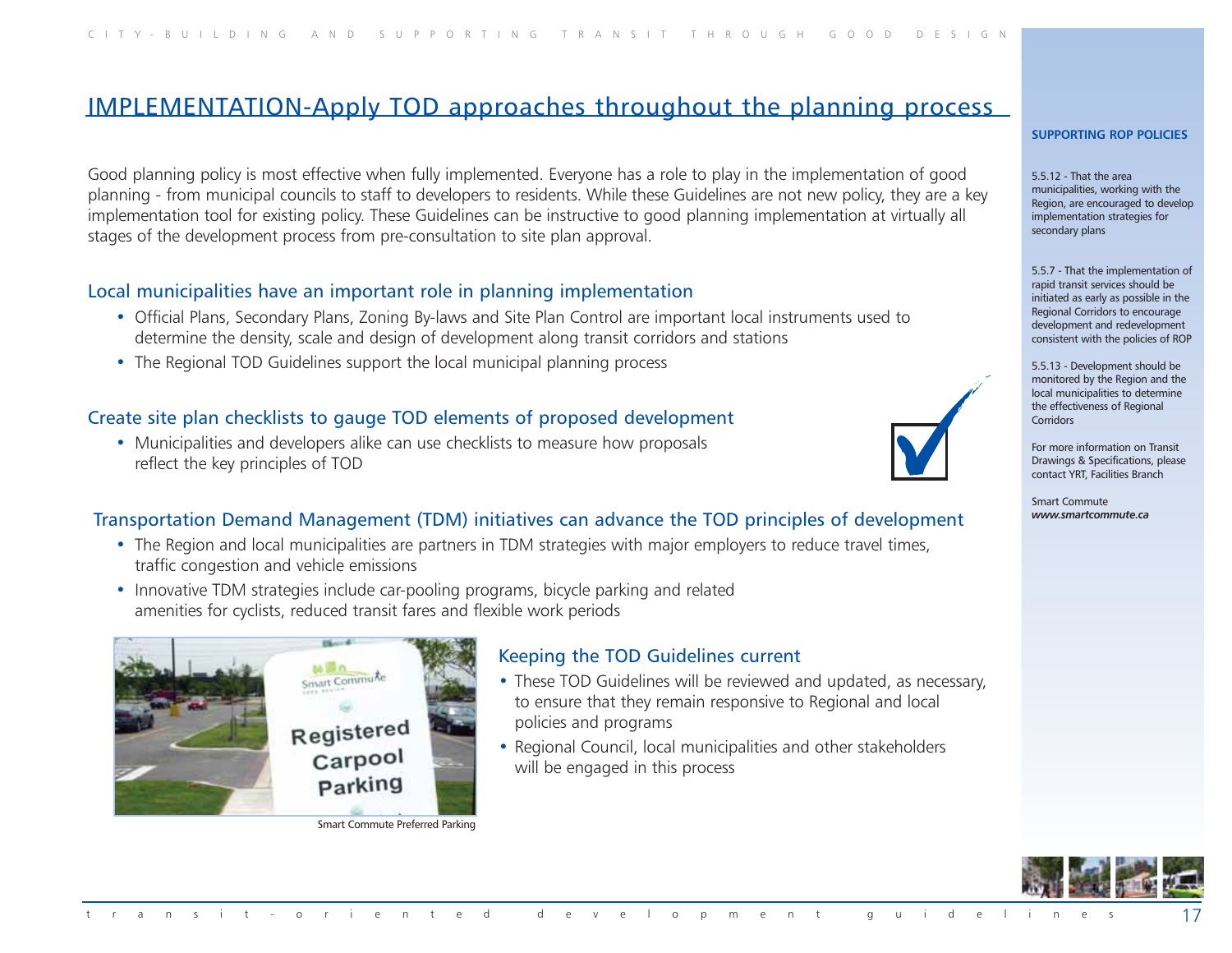# TOD IMPLEMENTATION CHECKLIST

Using the TOD approaches outlined in this document at various stages in the planning, design and development process will help to advance transit-supportive, pedestrian-friendly communities. This "checklist" can help assess how well a policy or project incorporates some of the essential TOD elements.

#### **PEDESTRIANS**

- ❏ easy, safe access for people in wheelchairs, etc.
- ❏ shelter from wind, rain, etc. (ie. covered walkways, etc.)
- ❏ essential, service-related uses are located at street-level

#### BUILT-FORM

- ❏ building is compact, and makes effective use of site
- ❏ building is oriented to the street
- ❏ building fits will into surrounding area—scale, design and height are appropriate

#### **PARKING**

- ❏ pedestrian walkway provided to/from building
- ❏ parking structure above and/or below grade
- ❏ surface parking provided in side or rear of building
- ❏ existing parking design accommodates future phases of development
- ❏ site-specific/reduced parking standards
- ❏ priority parking for carpooling
- ❏ parking facilities shared with adjoining properties

#### LAND-USE

- ❏ a mix of uses/activities provided
- ❏ includes employment-generating uses
- ❏ transit is available at first phase of development
- ❏ infill/intensification opportunities

# **CONNECTIONS**

- ❏ sidewalks and buildings are linked to transit stops
- ❏ lighting, sidewalks, street furniture etc. are provided for all planned walkways and along roads
- ❏ minimize walking distances

#### IMPI FMFNTATION

- ❏ related planning applications and approvals (ie. zoning) reflect innovative approaches to TOD (ie. reduced parking standards, enhanced landscaping, etc.)
- ❏ harmonize lighting, sidewalks and road improvements within Rights-of-Way (ROW)
- ❏ Travel Demand Management initiatives and related programs (ie. carpooling, etc.) integrated into design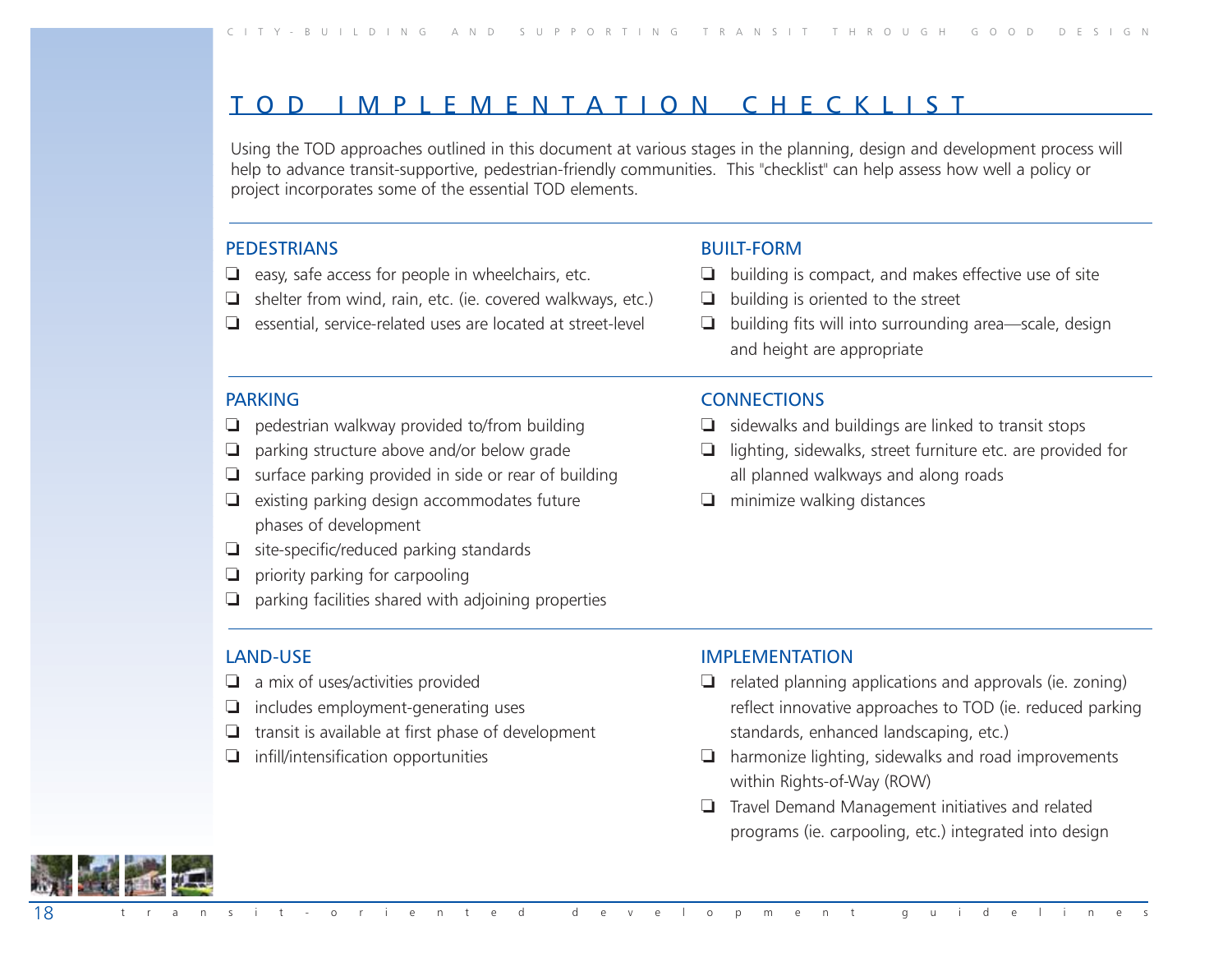# CONTACT INFORMATION and FOLLOW-UP

#### Local Municipal Planning Departments

1 Municipal Drive 2075 King Road 225 East Beaver Creek (905) 727-1375 (905) 833-5321 (905) 771-8910 www.town.aurora.on.ca www.king.ca www.richmondhill.ca

R.R. #2 **PO Box 328, STN Main** Stouffville, ON, L4A 7X5 Keswick, ON. L4P 3G1 Newmarket, ON. L3Y 4X7 (905) 895-2423 (905) 476-4301 (905) 895-5193 www.townofws.com www.town.georgina.on.ca www.newmarket.ca

Town of East Gwillimbury Town of Markham Town of Markham City of Vaughan Planning Department Planning & Urban Design Department Development Planning Department 19000 Leslie St. 101 Town Centre Boulevard, 2141 Major Mackenzie Drive Sharon, ON. LOG 1V0 **Markham, ON. L3R 9W3** Vaughan, ON. L6A 1T1 (905) 478-4282 (905) 477-7000 ext. 4861 (905) 832-8565 www.eastgwillimbury.ca www.markham.ca www.vaughan.ca

#### Town of Aurora Township of King Town of Richmond Hill

Planning Department Planning Department Planning & Development Department Aurora, ON. L4G 6J1 **King City, ON. L7B 1A1** Richmond Hill, ON. L4C 4Y5

#### Town of Georgina Town of Newmarket Town of Whitchurch-Stouffville

Planning & Building Department **Planning Department** Planning Department Planning Development Services Department<br>Planning & Building Department Planning Department Planning Department Planning Development Services Departm 265 Mulock Drive, 205 Centre Road 37 Sandiford Dr., 4th Floor

## York Region

Planning & Development Services Department Regional Municipality of York 17250 Yonge Street Newmarket, ON L3Y 6Z1 (905) 830-4444 www.york.ca

#### York Region Transit/Viva

YRT Service Planning 50 High Tech Road, 5th Floor Richmond Hill, ON L4B 4N7 (905)-762-2111 www.yrt.ca www.vivayork.ca **ISISTER** 



YORK REGION TRANSIT